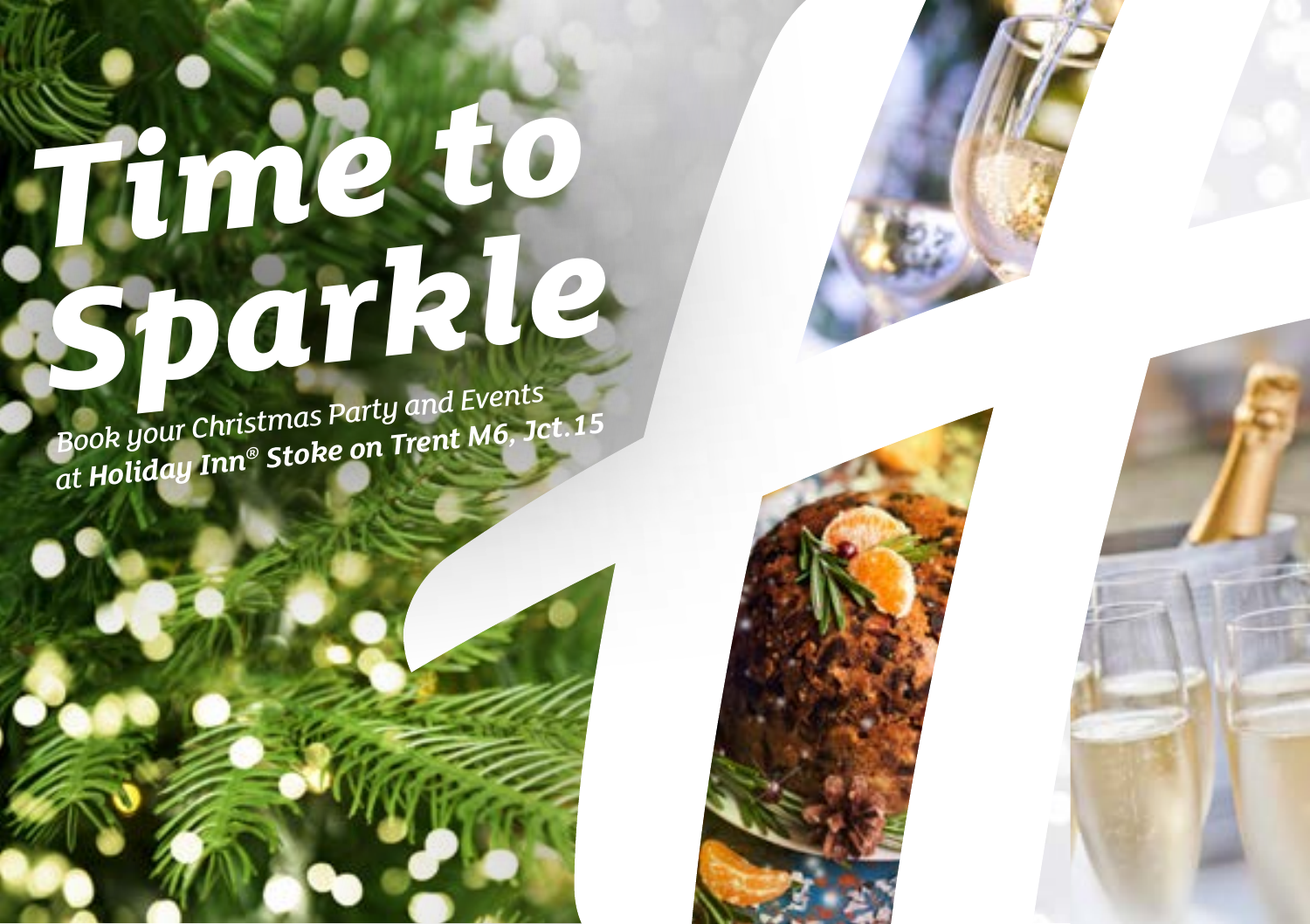Whether you're looking to organise a spectacular Christmas party for colleagues, a festive night out for friends or a celebratory feast with loved ones, we've got the perfect package for you.

### *Celebrate with us*



2

Why not join us at the Holiday Inn Stoke on Trent M6, Jct.15 to celebrate Christmas 2022 in style?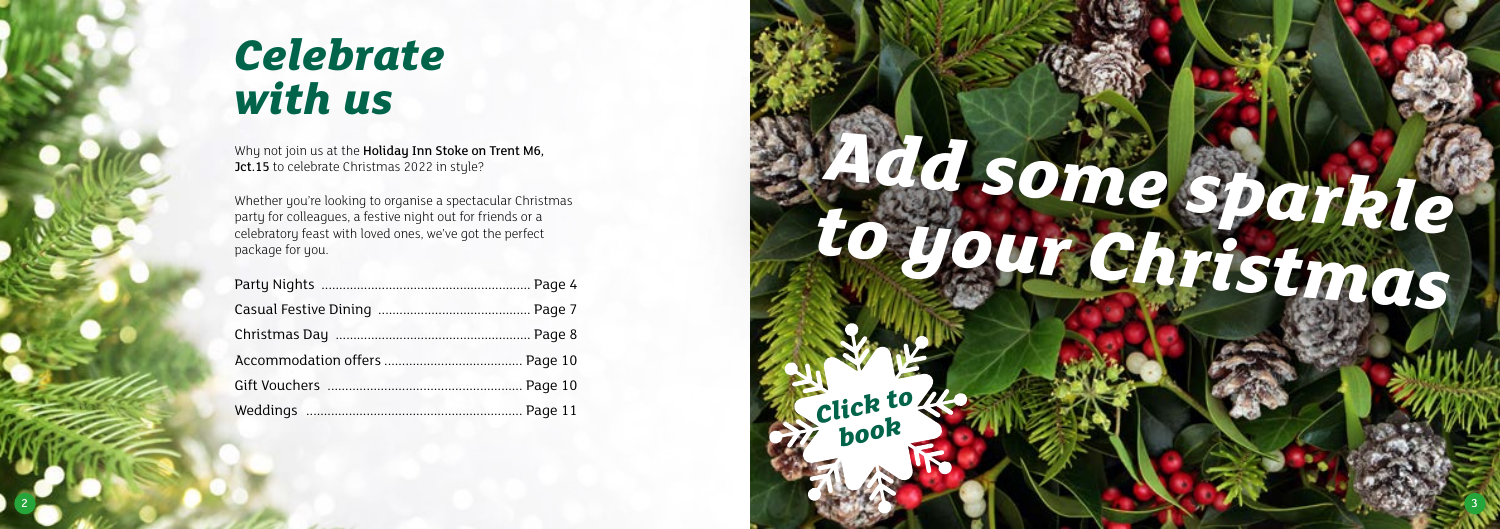#### *All-Inclusive Party Nights*

Our all-inclusive party nights include everything you need for the perfect festive night out! Enjoy a three-course meal, disco and drinks throughout the evening. The bar will offer you plenty of choice from house wine, house spirits & mixers, draught lager/beer, selected alcopops and soft drinks all included in the price. The all-inclusive bar is available from 8pm - 12am

**Saturdays: 26<sup>th</sup> November, 3rd, 10th & 17th December & 21st January**

#### **£49.95 per adult**

**Fridays: 25th November, 2nd, 9th, 16th & 23rd December**

# *[Party Nights](https://stoke.hichristmas.co.uk)*

Our festive party nights will be held in the Gordon Banks Suite and can accommodate up to 120 people. All-Inclusive parties start at 7.30pm, dinner served at 8.00pm, last orders at mid-night and carriages at 12.30am.



#### *Meet, Stay and Party*

Work, rest and play! Join us throughout November, December or January with your colleagues for a full-day meeting, your choice of celebration in the evening, overnight accommodation and breakfast the following day. Plan your end-of-year meeting today! Please enquire for availability and pricing.

#### *Private Parties*

From intimate family gatherings to large corporate parties, we have functions rooms available to hire based on your requirements. Please contact us so we can help you plan your perfect celebration. Minimum numbers apply. Prices available upon request. Pre-booking only and subject to availability. Dates sell fast so enquire today!

4

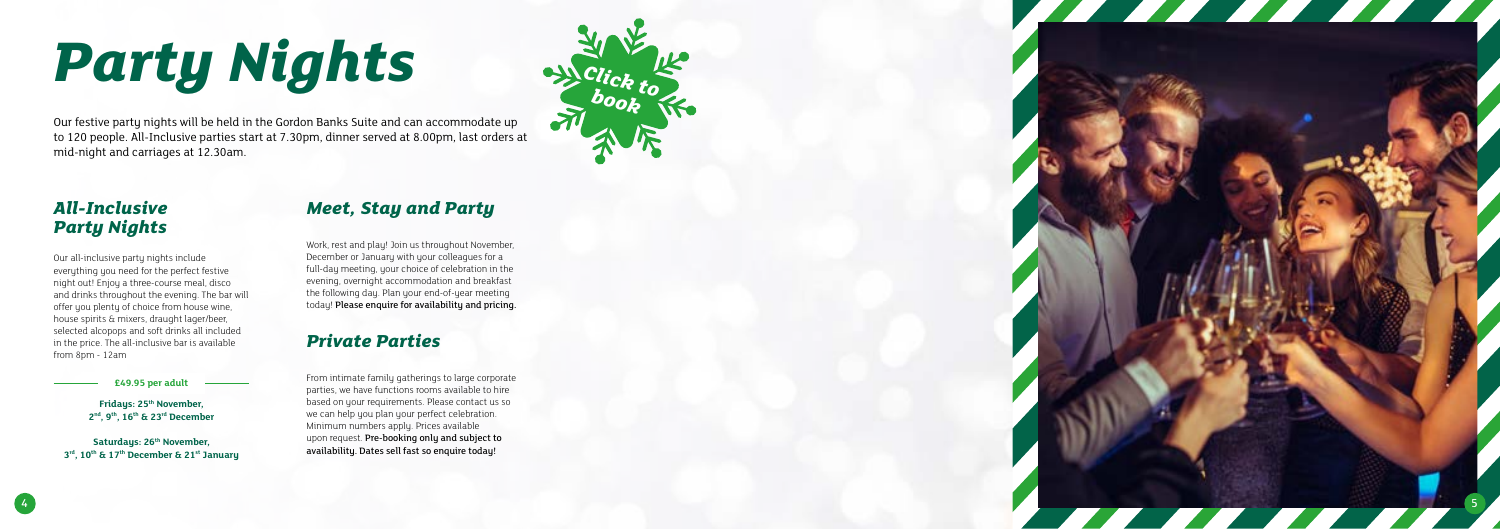### *[Casual Festive](https://stoke.hichristmas.co.uk) Dining*

Whether you're looking to organise a spectacular Christmas dinner for colleagues, a festive lunch for friends or a celebratory feast with loved ones, we've got the perfect event for you.

#### *Festive Lunch*

Our festive lunches are perfect for any occasion, whether you want to spend time with family, friends or work colleagues. Includes a glass of fizz upon arrival and a three-course festive meal.

**Available seven days a week. (subject to availability). Pre-booking essential. Call 03333 209 352 opt 4 to book.**

#### *Pizza and Prosecco*

Pizza and Prosecco = Perfect! Book today so you can enjoy a pizza and a glass of Prosecco each in the relaxed atmosphere of our Open Lobby.

#### **£14.95 per person**

#### *Festive Fizz Afternoon Tea*

Enjoy a festive afternoon tea, including tea & coffee and a refreshing glass of fizz! The perfect treat for anyone to enjoy. It also includes a selection of sandwiches, scones with cream & jam and a mouthwatering slice of seasonal cake.



#### **£18.00 per person**



**From £17.95 per person**

**Available every Tuesday and Thursday throughout December at 12pm, 12:30pm and 1pm. Pre-booking essential, available to book online.** 

**Fridays and Sundays throughout December at 5pm, 6pm and 6:30pm. Available to book online.**

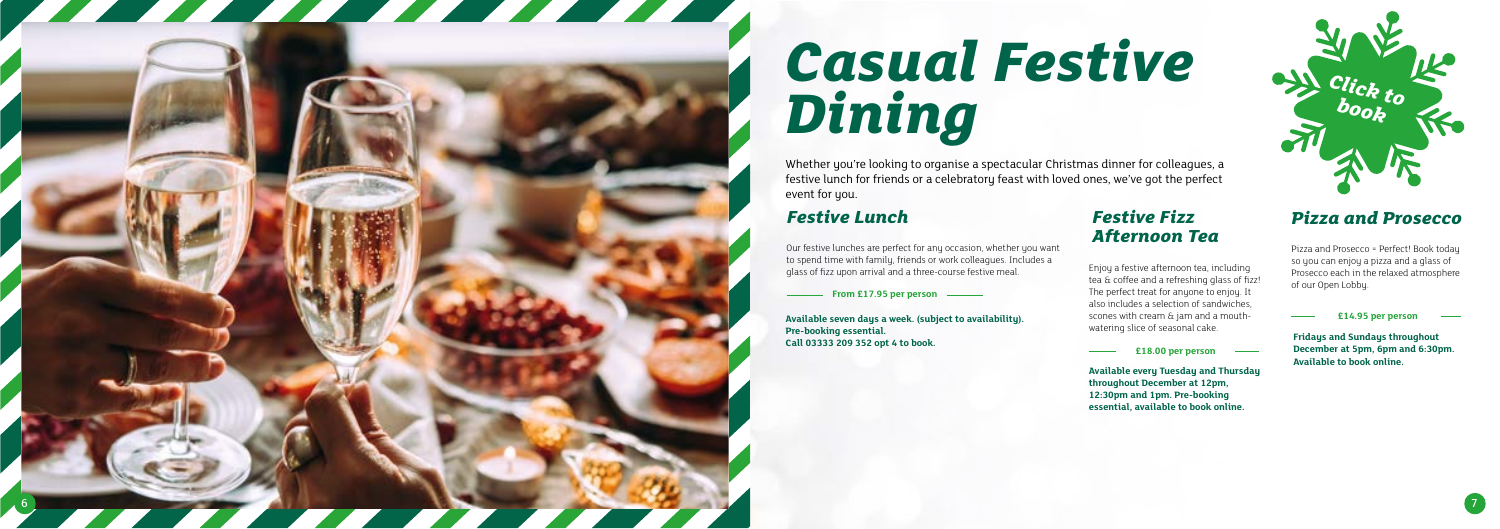### *[Christmas](https://stoke.hichristmas.co.uk)  Day*

Nothing brings the true feeling of Christmas Day closer than a delicious festive lunch with your nearest and dearest. Enjoy a fantastic three course meal with tea & coffee to finish, leaving us to do the dishes! A gift for the children will be provided.

**£49.95 per adult**

**£24.95 per child (aged 3-12 years)**

**Under 3's eat free**

#### *Menus to follow*



**Sunday 25th December Sittings available at 12.30pm and 2.00pm**

8

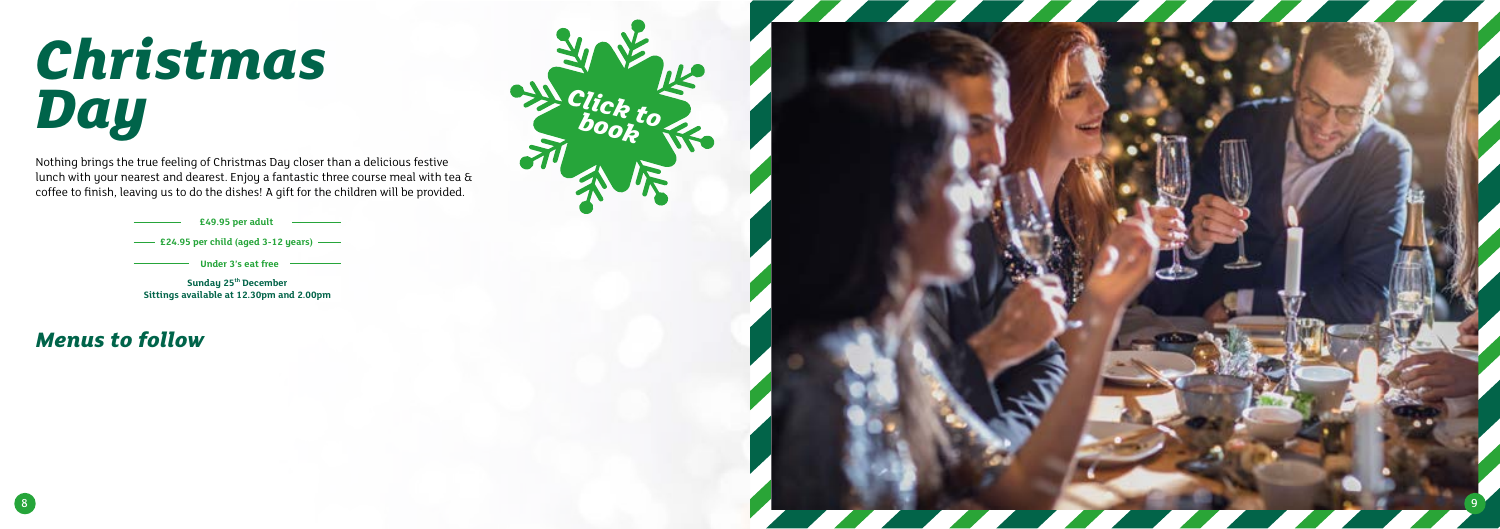### *Stay With Us*

Why not make a night of it and enjoy our special Christmas rates? Room types include standard double, family and twin. Take advantage of up to 20% off our best flexible, bed and breakfast rate. No deposit required and can be cancelled free of charge up to 48 hours prior to arrival.

### *Gift Vouchers*  $-$  Up to 20% off  $-$

We are excited to share with you the amazing gift vouchers we now have available at Holiday Inn Stoke on Trent M6, Jct.15. From delightful afternoon teas to overnight break packages, there's a gift for everyone. Give the gift of travel this year!



Christmas is such a wonderful time of year, why not consider having a festive wedding celebration? Our weddings are [available all year round and our fantastic wedding team will work with you to ensure you get everything you desire to](http://www.histokeontrenthotel.co.uk/weddings)  make your special day a dream come true.



#### Contact us to start creating a wedding that's you, or click to find out more about our weddings



## A WEDDING THAT'S YOU